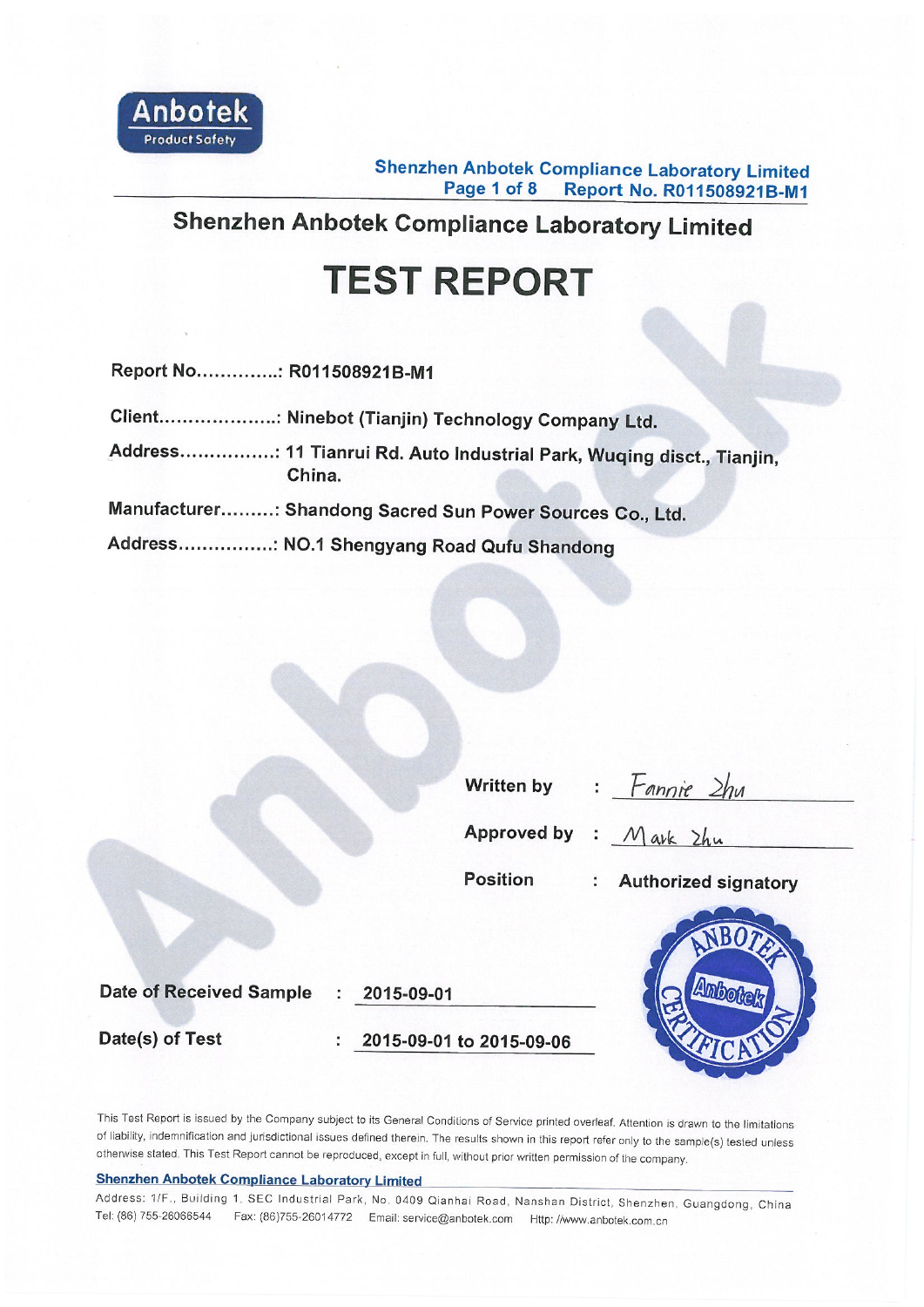

# **MSDS MATERIAL SAFETY DATA SHEET**

### **Section 1. Chemical Product and Company Identification**

**Products Name:** Li-ion Battery **Model Number:** 55.5V/ 11200mAh/ 620Wh **Rating:** Nominal Voltage: 55.5V Rated Capacity: 11200mAh, 620Wh Weight: 3.853kg **Manufacture Name:** Ninebot (Tianjin) Technology Company Ltd. **Address:** NO.1 Shengyang Road Qufu Shandong **Telephone No.:**010-84828002-666 **Fax:** 010-84828002-624 **Email:** liang.li@ninebot.com

### **Section 2. Composition/Information on Ingredients**

| <b>Substance/preparation: preparation</b>                                       |                           |                               |                                   |                                   |  |  |
|---------------------------------------------------------------------------------|---------------------------|-------------------------------|-----------------------------------|-----------------------------------|--|--|
| <b>Chemical Name</b>                                                            | <b>Percent of Content</b> | CAS No.                       | <b>OSHA (PEL)</b>                 | <b>ACGIH</b>                      |  |  |
| Lithium Cobalt<br>Dioxide $(LiCoO2)$                                            | $25\% - 35\%$             | 12190-79-3                    | N/A                               | $0.02$ mg/m <sup>3</sup><br>as Co |  |  |
| Graphite $(C)$                                                                  | $15\% - 20\%$             | 7782-42-5                     | $7.5$ mg/m <sup>3</sup> (as dust) | 2mg/m <sup>3</sup>                |  |  |
| Poly Vnylidene<br>Fluoride (PVDF)                                               | $1\% - 5\%$               | 24937-79-9                    | N/A                               | N/A                               |  |  |
| <b>Acetylene Black</b>                                                          | $0.5\% \sim 3\%$          | 1333-86-4                     | N/A                               | N/A                               |  |  |
| Aluminum(AL)                                                                    | $21\% - 23\%$             | 7429-90-5                     | N/A                               | N/A                               |  |  |
| Copper(Cu)                                                                      | $10\% \sim 11\%$          | 7440-50-8                     | N/A                               | N/A                               |  |  |
| Electrolyte                                                                     | $10\% \sim 15\%$          | $623 - 53 - 0/$<br>21324-40-3 | N/A                               | N/A                               |  |  |
| <b>ACGIH: American Council of Government Industrial Hygienists</b>              |                           |                               |                                   |                                   |  |  |
| TLV: Threshold Limit Value are personal exposure limits determined by the ACGIH |                           |                               |                                   |                                   |  |  |

This Test Report is issued by the Company subject to its General Conditions of Service printed overleaf. Attention is drawn to the limitations of liability, indemnification and jurisdictional issues defined therein. The results shown in this report refer only to the sample(s) tested unless otherwise stated. This Test Report cannot be reproduced, except in full, without prior written permission of the company.

#### **Shenzhen Anbotek Compliance Laboratory Limited**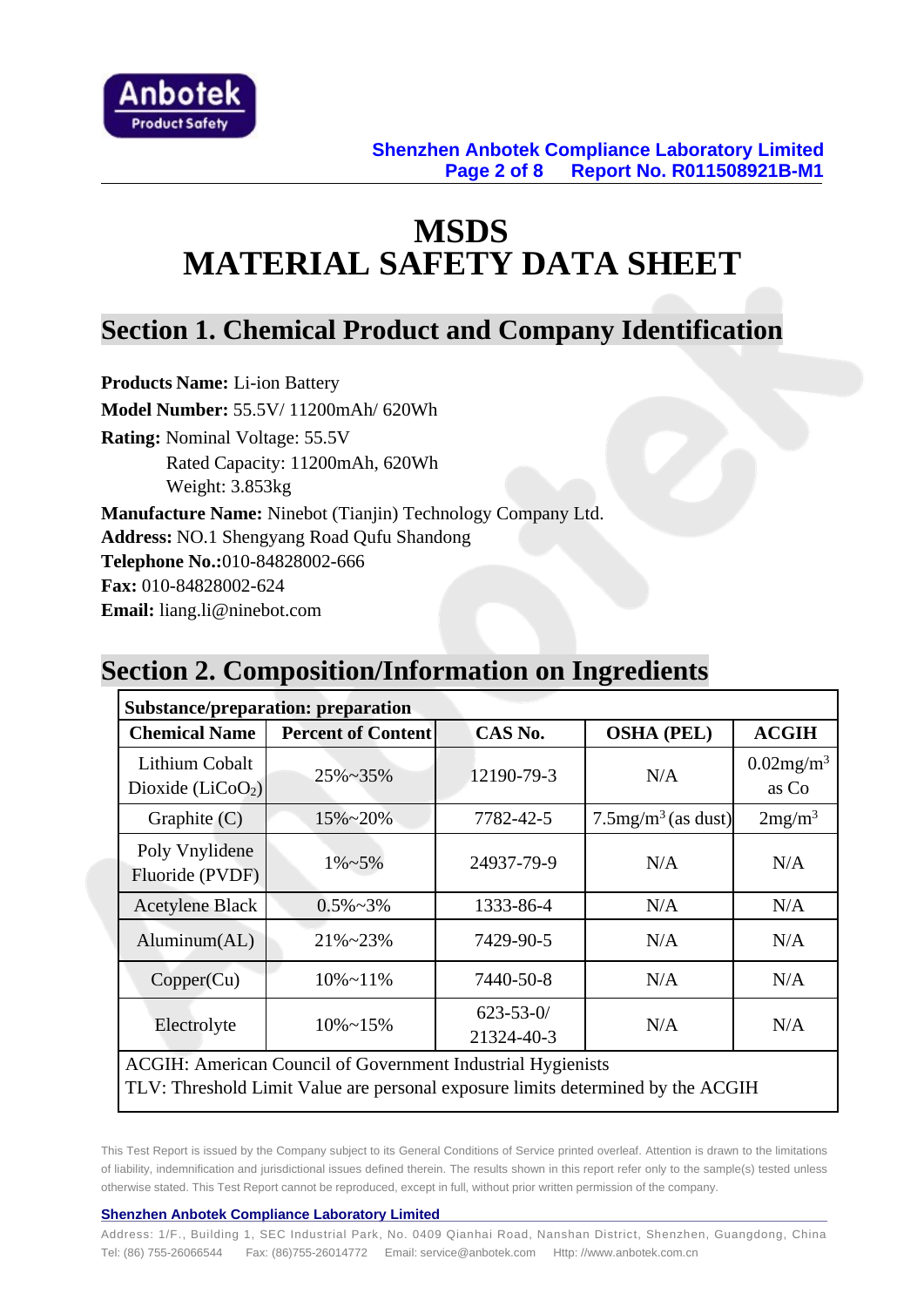

### **Section 3. Hazards Summarizing**

### **Danger sort:** N/A

### **Routes of entry:**

- 1. Eyes and Skin When leaking, the electrolyte solution contained in the battery irritates to ocular tissues and the skin.
- 2. Inhalation  $-$  Respiratory (and eye) irritation may occur if fumes are released due heat or an abundance of leaking batteries.
- 3. Ingestion The ingestion of the battery can be harmful. Content of open battery can cause serious chemical burns of mouth, esophagus and gastrointestinal tract.

#### **Health harm:**

Exposure to leaking electrolyte from ruptured or leaking battery can cause:

- 1. Inhalation-Burns and irritation of the respiratory system, coughing, wheezing, and shortness of breath.
- 2. Eyes-Redness, tearing, burns. The electrolyte is corrosive to all ocular tissues.
- 3. Skin-The electrolyte is corrosive and causes skin irritation and burns.
- 4. Ingestion-The electrolyte solution causes tissue damage to throat and gastrointestinal track.

**Environment harm:** Not necessary under conditions of normal use.

**Explosion danger:** The battery may be explosive at high temperature (above 150℃) or exposing to the fire.

### **Section 4. First Aid Measures**

**Skin contact:** Not anticipated. If the battery is leaking and the contained material contacts the skin, flush with copious amounts of clear water for at least 15 minutes.

**Eye contact:** Not anticipated. If the battery is leaking and the contained material contacts eyes, flush with copious amounts of clear water for at least 15 minutes. Get medical attention at once. **Inhalation:** Not anticipated. If the battery is leaking, remove to fresh air. If irritation persists, consult a physician.

**Ingestion:** Not anticipated. If the battery is leaking and the contained material is ingested, rinse mouth and surrounding area with clear water at once. Consult a physician immediately for treatment.

This Test Report is issued by the Company subject to its General Conditions of Service printed overleaf. Attention is drawn to the limitations of liability, indemnification and jurisdictional issues defined therein. The results shown in this report refer only to the sample(s) tested unless otherwise stated. This Test Report cannot be reproduced, except in full, without prior written permission of the company.

#### **Shenzhen Anbotek Compliance Laboratory Limited**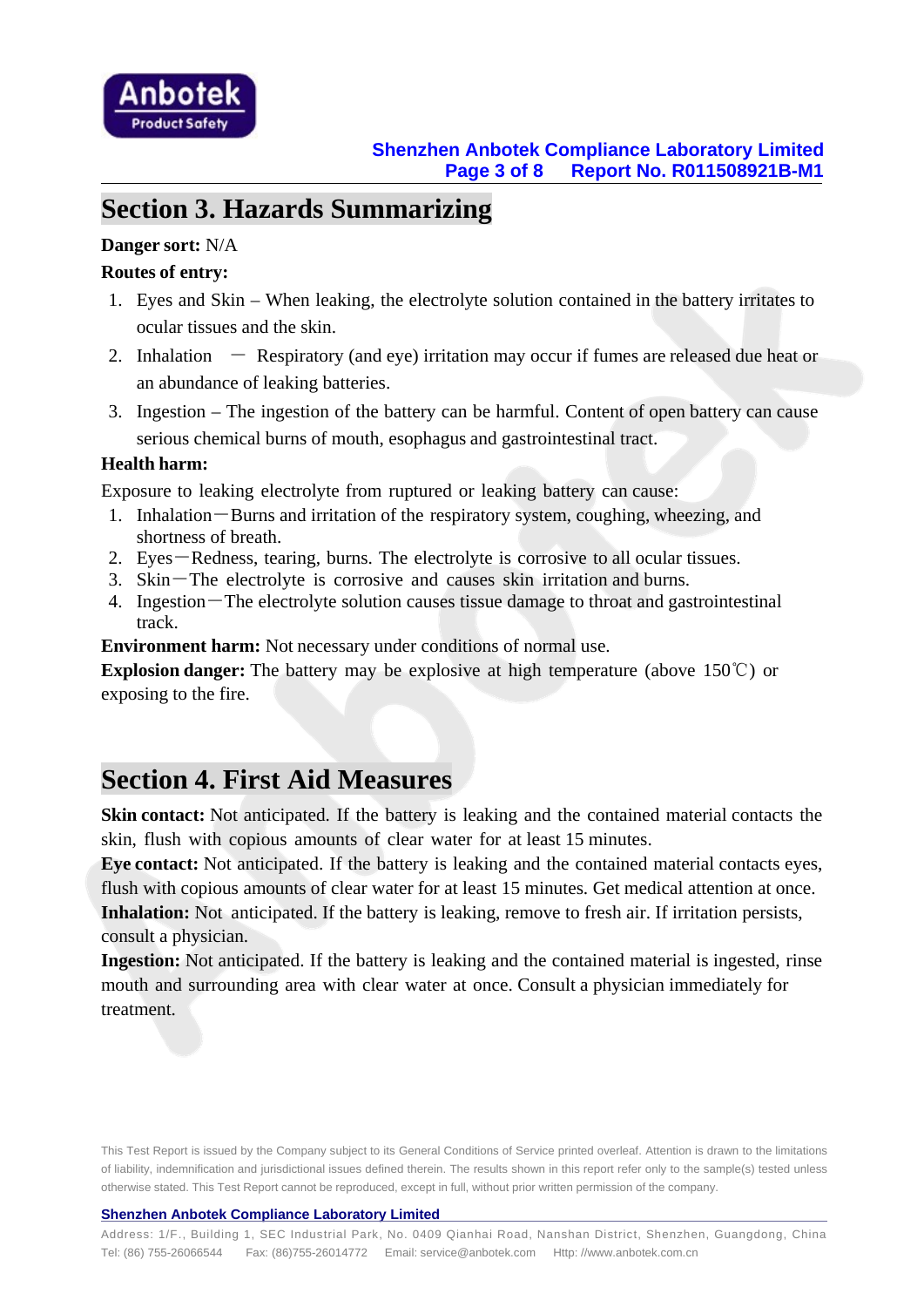

### **Section 5. Fire Fighting Measures**

**Unusual Fire and Explosion Hazards:** Battery may explode or leak potentially hazardous vapors subject to: exposed to excessive heat (above the maximum rated temperature as specified by the manufacturer) or fire, over-charged, short circuit, punctured and crushed.

**Hazardous Combustion Products:** Fire, excessive heat, or over voltage conditions may produce hazardous decomposition products. Damaged batteries can result in rapid heating and the release of flammable vapors.

**Extinguishing Media:** Dry chemical type extinguishers are the most effective means to extinguish a battery fire. A  $CO<sub>2</sub>$  extinguisher will also work effectively.

**Fire Fighting Procedures:** Use a positive pressure self-contained breathing apparatus if batteries are involved in a fire. Full protective clothing is necessary. During water application, caution is advised as burning pieces of flammable particles may be ejected from the fire.

### **Section 6. Accidental Release Measures**

The material contained within the battery would only be released under abusive conditions. In the event of battery rupture and leakage, collect all the released materials that are not hot or burning in an appropriate waste disposal container while wearing proper protective clothing and ventilate the area. Placed in approved container and disposed according to the local regulations.

# **Section 7. Handling and Storage**

### **Handling:**

- 1. Batteries are designed to be recharged. However, improperly charging a battery may cause the battery to flame. When charging the battery, use dedicated chargers and follow the specified conditions.
- 2. Never disassemble or modify a battery.
- 3. Do not immerse, throw, and wet a battery in water.
- 4. Should a battery unintentionally be crushed, thus releasing its contents, rubber gloves must be used to handle all battery components. Avoid the inhalation of any vapors that may be emitted.
- 5. Short circuit causes heating. In addition, short circuit reduces the life of the battery and can lead to ignition of surrounding materials. Physical contact with to short-circuited battery can cause skin burn.
- 6. Avoid reversing the battery polarity, which can cause the battery to be damaged or flame.
- 7. In the event of skin or eye exposure to the electrolyte, refer to Section 4, First Aid Measures.

This Test Report is issued by the Company subject to its General Conditions of Service printed overleaf. Attention is drawn to the limitations of liability, indemnification and jurisdictional issues defined therein. The results shown in this report refer only to the sample(s) tested unless otherwise stated. This Test Report cannot be reproduced, except in full, without prior written permission of the company.

#### **Shenzhen Anbotek Compliance Laboratory Limited**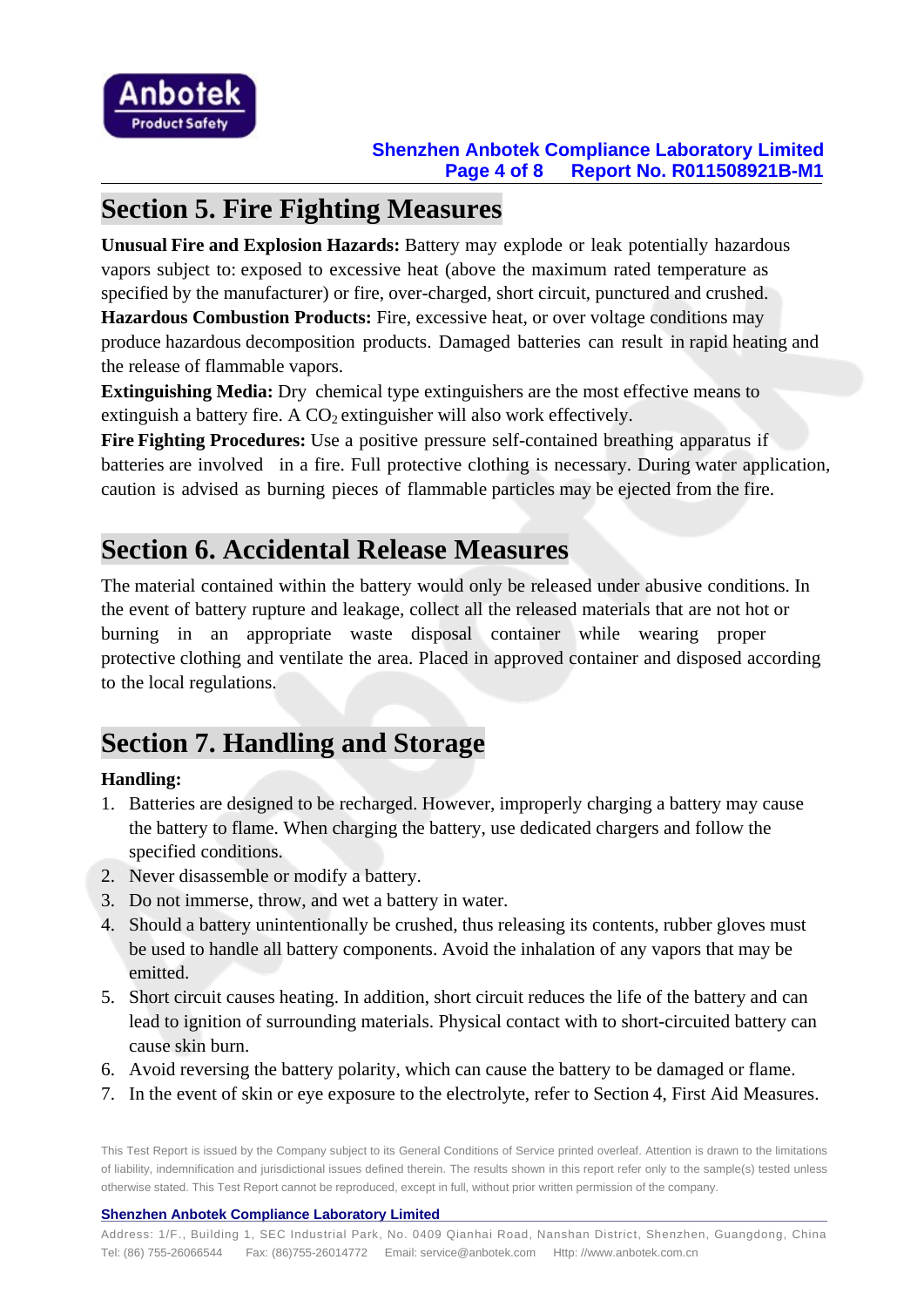

### **Shenzhen Anbotek Compliance Laboratory Limited Page 5 of 8 Report No. R011508921B-M1**

#### **Storage:**

- 1. Batteries should be separated from other materials and stored in a noncombustible, well ventilated, sprinkler-protected structure with sufficient clearance between walls and battery stacks. Do not place batteries near heating equipment, nor expose to direct sunlight for long periods.
- 2. Do not store batteries above 35℃or below –20℃. Store batteries in a cool (about 20±5℃) in a long time, dry and ventilated area that is subject to little temperature change. Elevated temperatures can result in reduced battery cycle life. Battery exposure to temperatures in excess of 60℃will result in the battery venting flammable liquid and gases.
- 3. Keep batteries in original package until use and do not jumble them.

### **Section 8. Exposure Controls/Personal Protection**

**Engineering Controls:** Keep away from heat and open flame.

**Ventilation:** Not necessary under conditions of normal use. In case of abuse, use adequate mechanical ventilation (local exhaust) for the battery that vent gas or fumes.

**Respiratory Protection:** Not necessary under conditions of normal use. If battery is burning, leave the area immediately. During fire fighting fireman should use self-contained breathing, full-face respiratory equipment. Fires may be fought but only from safe fire fighting distance, evacuate all persons from the area of fire immediately.

**Eye Protection:** Not necessary under conditions of normal use. Use safety glasses with side shields if handling a leaking or ruptured battery.

**Body Protection:** Not necessary under conditions of normal use. Use rubber apron and protective working in case of handling a leaking of ruptured battery.

**Protective Gloves:** Not necessary under conditions of normal use. Use chemical resistant rubber gloves if handling a leaking or ruptured battery.

**Others:** Use good chemical hygiene practice. Wash hands thoroughly after cleaning-up a battery spill caused by leaking battery. No eating, drinking, or smoking in battery storage area.

# **Section 9. Physical and Chemical Properties**

| State:          | Solid |
|-----------------|-------|
| Odor:           | N/A   |
| $pH$ :          | N/A   |
| Vapor pressure: | N/A   |

This Test Report is issued by the Company subject to its General Conditions of Service printed overleaf. Attention is drawn to the limitations of liability, indemnification and jurisdictional issues defined therein. The results shown in this report refer only to the sample(s) tested unless otherwise stated. This Test Report cannot be reproduced, except in full, without prior written permission of the company.

#### **Shenzhen Anbotek Compliance Laboratory Limited**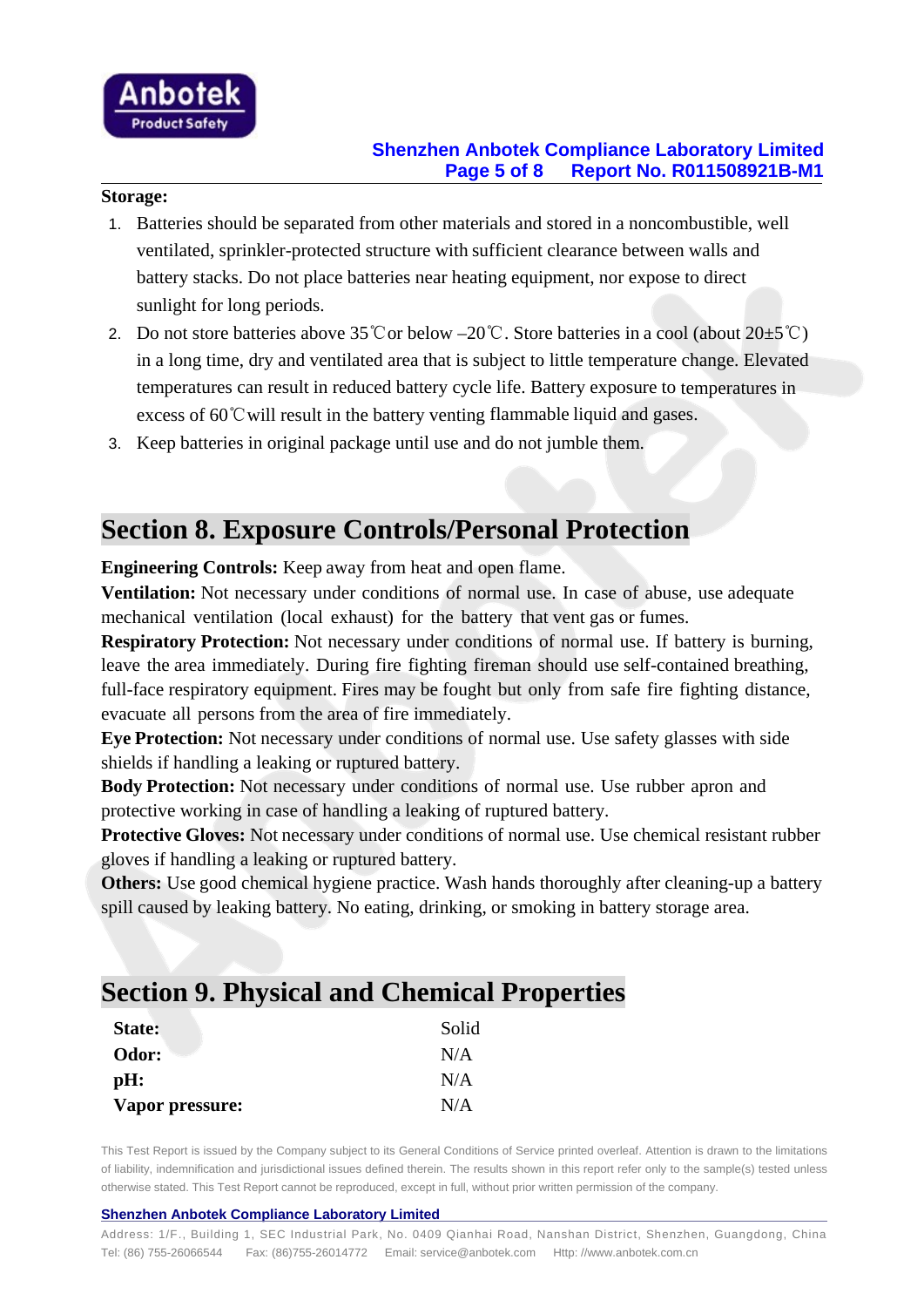

### **Shenzhen Anbotek Compliance Laboratory Limited Page 6 of 8 Report No. R011508921B-M1 Vapor density:** N/A **Boiling point:** N/A **Solubility in water:** Insoluble Specific gravity: N/A **Density:** N/A

### **Section 10. Stability and Reactivity**

#### **Stability:** Stable

**Conditions to Avoid:** Do not heat, throw into fire, disassemble, short circuit, immerse in water or overcharge, etc.

**Incompatibility:** None during normal operation. Avoid exposure heat, open flame and corrosives. **Hazardous Polymerization:** Will not occur.

**Hazardous Decomposition Products:** The battery may release irritative gas once the electrolyte leakage.

### **Section 11. Toxicological Information**

The battery does not elicit toxicological properties during routine handling and use. If the battery is opened through misuse or damage, discard immediately. Internal components of cell are irritant and sensitization.

**Irritancy:** The electrolytes contained in this battery can irritate eyes with any contact. Prolonged contact with the skin or mucous membranes may cause irritation.

**Sensitization:** No information is available.

**Teratogenicity:** No information is available.

**Carcinogenicity:** No information is available.

**Mutagenicity:** No information is available.

**Reproductive toxicity:** No information is available.

# **Section 12. Ecological Information**

- 1. When properly used and disposed, the battery does not present environmental hazard.
- 2. The battery does not contain mercury, cadmium, or lead.
- 3. Do not let internal components enter marine environment. Avoid releasing to water ways, wastewater or ground water.

This Test Report is issued by the Company subject to its General Conditions of Service printed overleaf. Attention is drawn to the limitations of liability, indemnification and jurisdictional issues defined therein. The results shown in this report refer only to the sample(s) tested unless otherwise stated. This Test Report cannot be reproduced, except in full, without prior written permission of the company.

#### **Shenzhen Anbotek Compliance Laboratory Limited**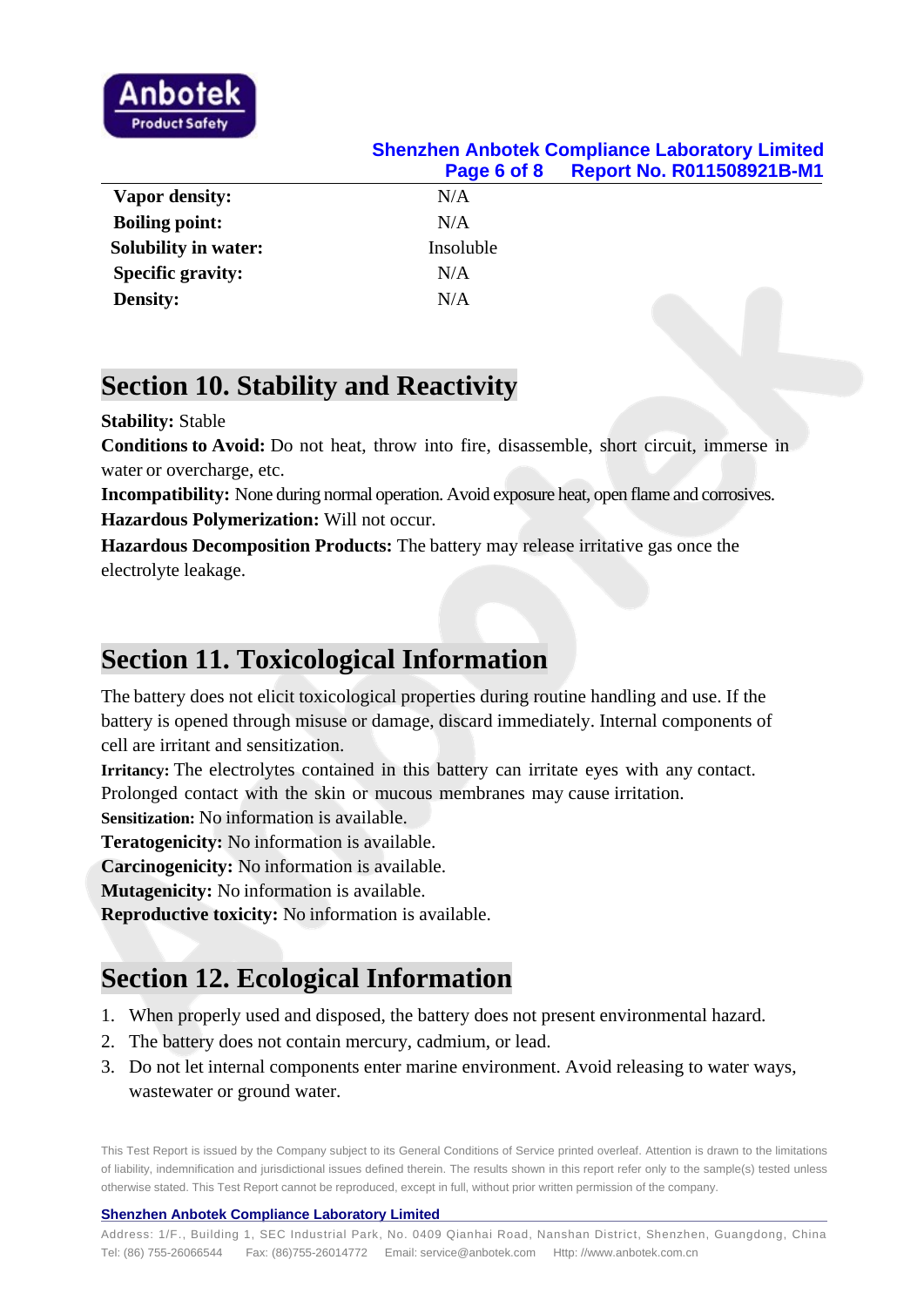

### **Section 13. Disposal Considerations**

- 1. Disposal of the battery should be performed by permitted, professional disposal firms knowledgeable in Federal, State or Local requirements of hazardous waste treatment and hazardous waste transportation.
- 2. The battery should be completely discharged prior to disposal and/or the terminals taped or capped to prevent short circuit. When completely discharged it is not considered hazardous.
- 3. The battery contains recyclable materials. Recycling options available in your local area should be considered when disposing of this product, through licensed waste carrier.

# **Section 14. Transport Information**

### **Proper Shipping Name:** Li-ion Battery

This report applies to by sea, by air and by land;

The Li-ion Battery (model: 55.5V/ 11200mAh/ 620Wh) tested according to the requirements of the UN manual of tests and Criteria, Part III, subsection 38.3 and the result was passed.

### **Packing Group:**

The Watt-hour rating is more than 20Wh/cell and 100Wh/battery pack can not be treated as "Non-dangerous goods" by the United Nations Recommendations on the Transport of Dangerous Goods/Special Provision 188, products are prevented form being short-circuited each other and are packaged in an appropriate condition which satisfies packing Group II performance level.

The Li-ion Battery according to Section IA of PACKING INSTRUCTION 965, or Section I

of PACKING INSTRUCTION 966~967 of the 2015 IATA Dangerous Goods

regulations 56th Edition may be transported and applicable U.S. DOT regulations for the safe transport of Li-ion Battery.

More information concerning shipping, testing, marking and packaging can be obtained from label master at http://www.labelmaster.com/.

With regard to transport, the following regulations are cited and considered:

This Test Report is issued by the Company subject to its General Conditions of Service printed overleaf. Attention is drawn to the limitations of liability, indemnification and jurisdictional issues defined therein. The results shown in this report refer only to the sample(s) tested unless otherwise stated. This Test Report cannot be reproduced, except in full, without prior written permission of the company.

#### **Shenzhen Anbotek Compliance Laboratory Limited**